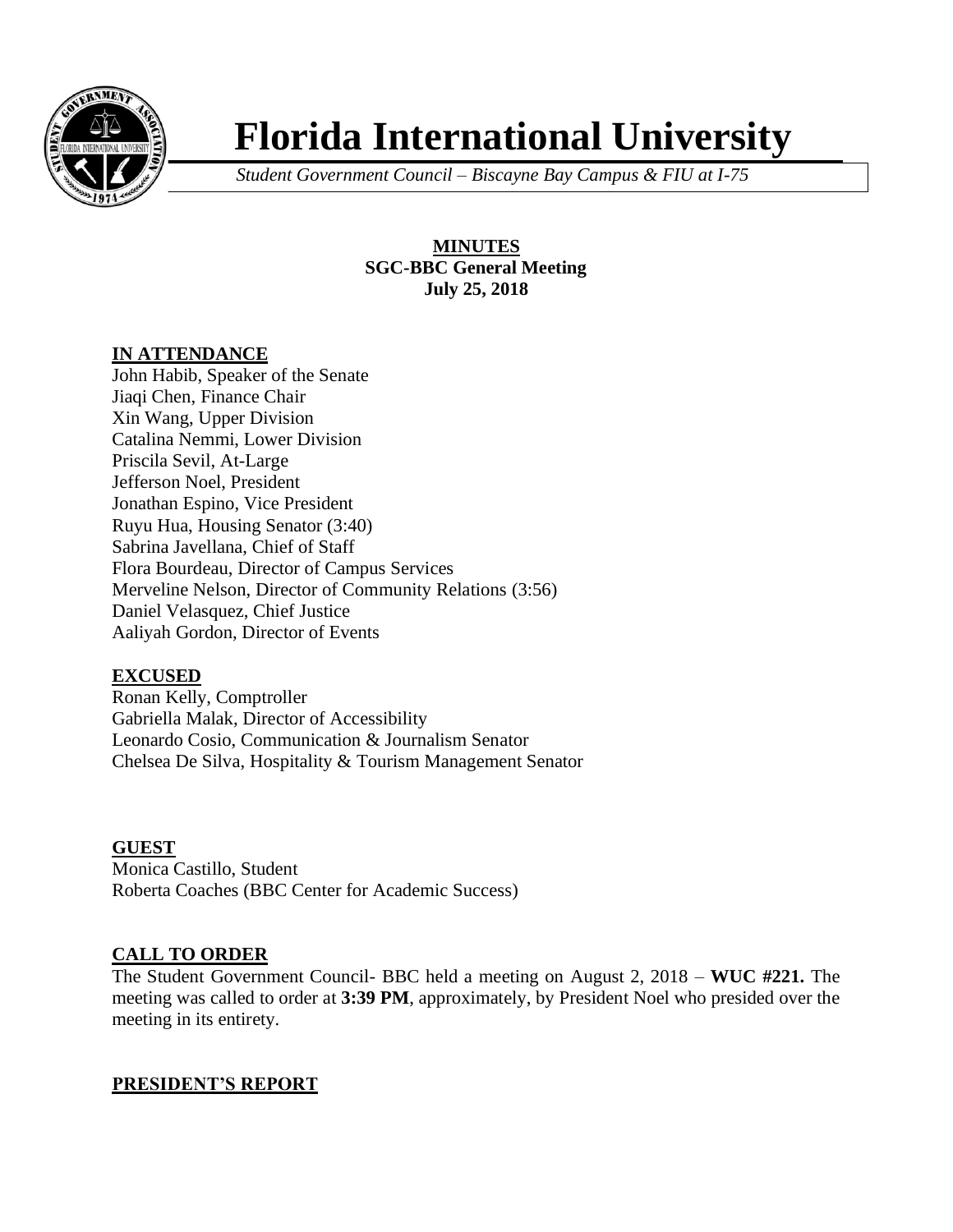President Noel…

- Opened his report by wishing that everyone was doing well during finals week and with a quote from FIU President Rosenberg stating, "Words are not deeds."
- Informed the council that there will be an upcoming SGA training that will help council members learn how to deal with the media.
- Informed the council that he recently met with student public relations to learn new ways to deal with SGA public relations.
- Reminded the council of the room rental agreement and that it needed to be discussed on and approved by August 1st.
- Ended his report by informing the council that last wednesday he and Vice President Espino met with President Rosenberg to discuss a resolution concerning counseling and psychological services as well as the proposed merger of both SGA's, stating that it should be left up to the students to decide.

# **VICE PRESIDENT'S REPORT**

Vice President Espino...

- Opened his report by updating the council on various special projects that have been in the works.
- Updated the council on the Mangrove Wall project stating that it will eventually house baby mangroves however there still needs to be a decision on how exactly the wall should be structured.
- Updated the council on the Reflexology Path stating that rails are currently being installed so that it can be used in the fall.
- Updated the council on the Zen Garden stating that he has had meetings to work toward getting a speaker to continuously play zen music in the garden.
- Ended his report by updating the council on the Pharma Box stating that Fellicia Thompson recently reached out to him to discuss about the Pharma Box and that AC1 & the Wolfe Center are possible locations for the Pharma Box as it would allow the Pharma Box to be more accessible to all students.

# **SPEAKER REPORT**

Speaker Habib...

- Opened his report by updating the council on what the senate has been doing these past few weeks.
- Discussed how the senate was assigned resolution homework and their progress with the resolution homework.
- Reminded the council what a resolution is.
- Ended his report by informing the council that he and Vice President Espino have been reviewing previous resolutions and coming up with ideas for new resolutions.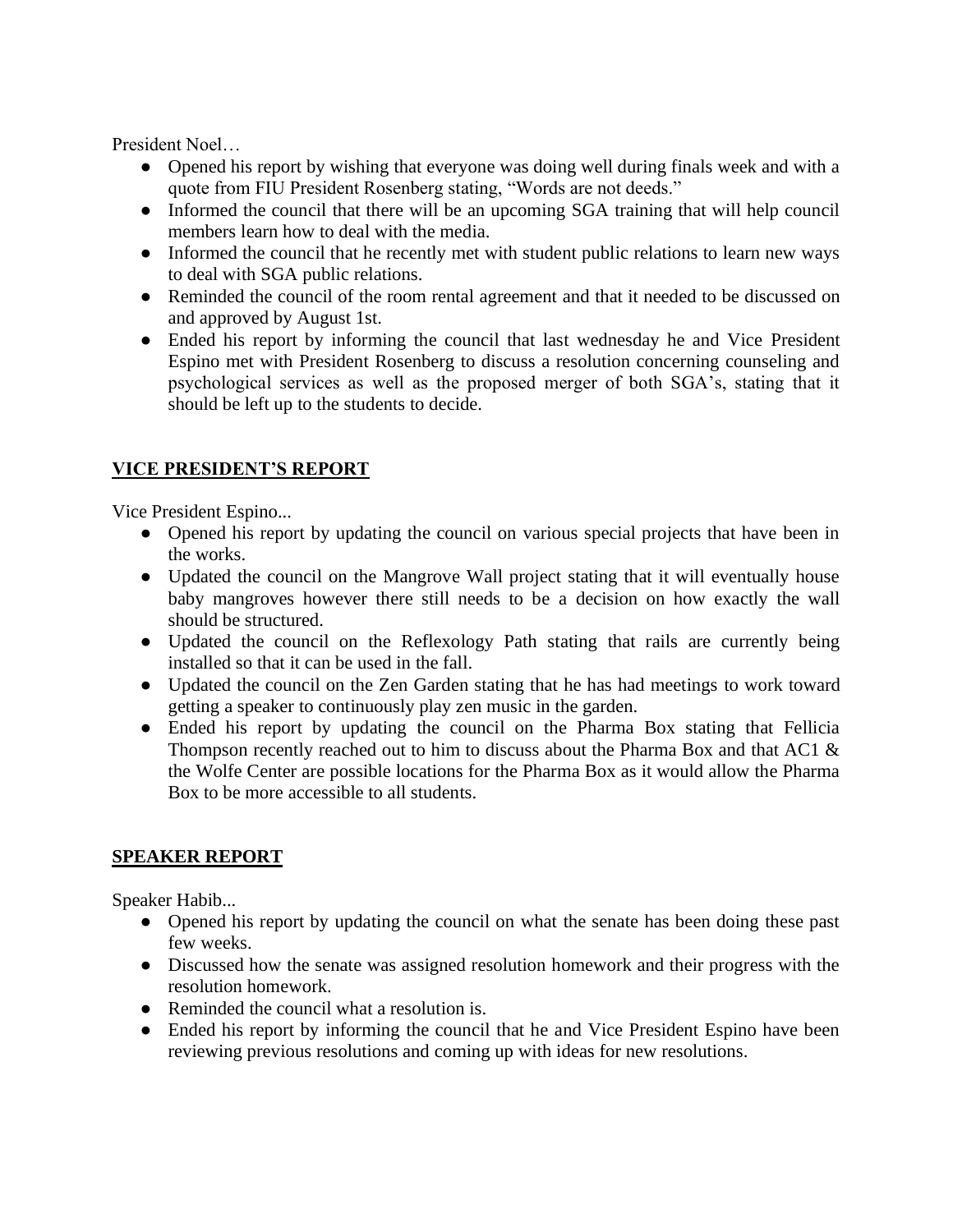# **CHIEF JUSTICE REPORT**

Chief Justice Velasquez…

- Opened his report reflecting on the summer semester.
- Informed the council that the main thing he's been dealing with has been the merger of both SGA councils.
- Discussed with the council exactly what the merger was and what it meant for our SGA council at BBC.
- Ended his report by announcing to the council that if anybody knew anyone who would be interested in joining the Judicial Branch of the SGA council to please let him know so that he could reach out to them.

## **CHIEF OF STAFF REPORT**

Chief of Staff Javellana...

- Opened her report reflecting on the NACA Western conference that she recently attended with a few of the other council members, stating that she received a lot of great ideas such as how to advertise for the hydration station.
- Ended her report by informing the council that she has also gone through trainings during the NACA Western conference which have helped train her on how to act as an introvert and that she will send a slideshow of the training to the council members so that they too can receive the training.

# **ADVISOR'S REPORT**

Ms. Adames...

- Informed the council that the tabling sign up sheet has grown and that there are plenty of opportunities to sign up to table.
- Reminded that August 17th orientation for new students will be taking place from 12:00 to 1:00 P.M, she highly recommended that council members sign up to table for this event as it would be a perfect opportunity for SGA to recruit new council members.
- Ended her report by reminding the council that she will be out of the office from July 30th to August 6th for vacation and if any of the council members needed help to please reach out to Dr. Montgomery or one of the two front desk assistants.

Dr. Montgomery…

• Stated the she only had one update for the council which was that we have successfully completed our migration from RoarSync to Panther Connect and that although there are a few glitches we are working diligently to get them worked out. Also she asked the council to please inform those around them that they should try to update their info on Panther Connect asap.

## **SENATOR'S REPORT**

• Senator Nemmi addressed the issues with her availability, stating that she will be more available during the fall semester and that she is excited to table at some of the upcoming tabling events.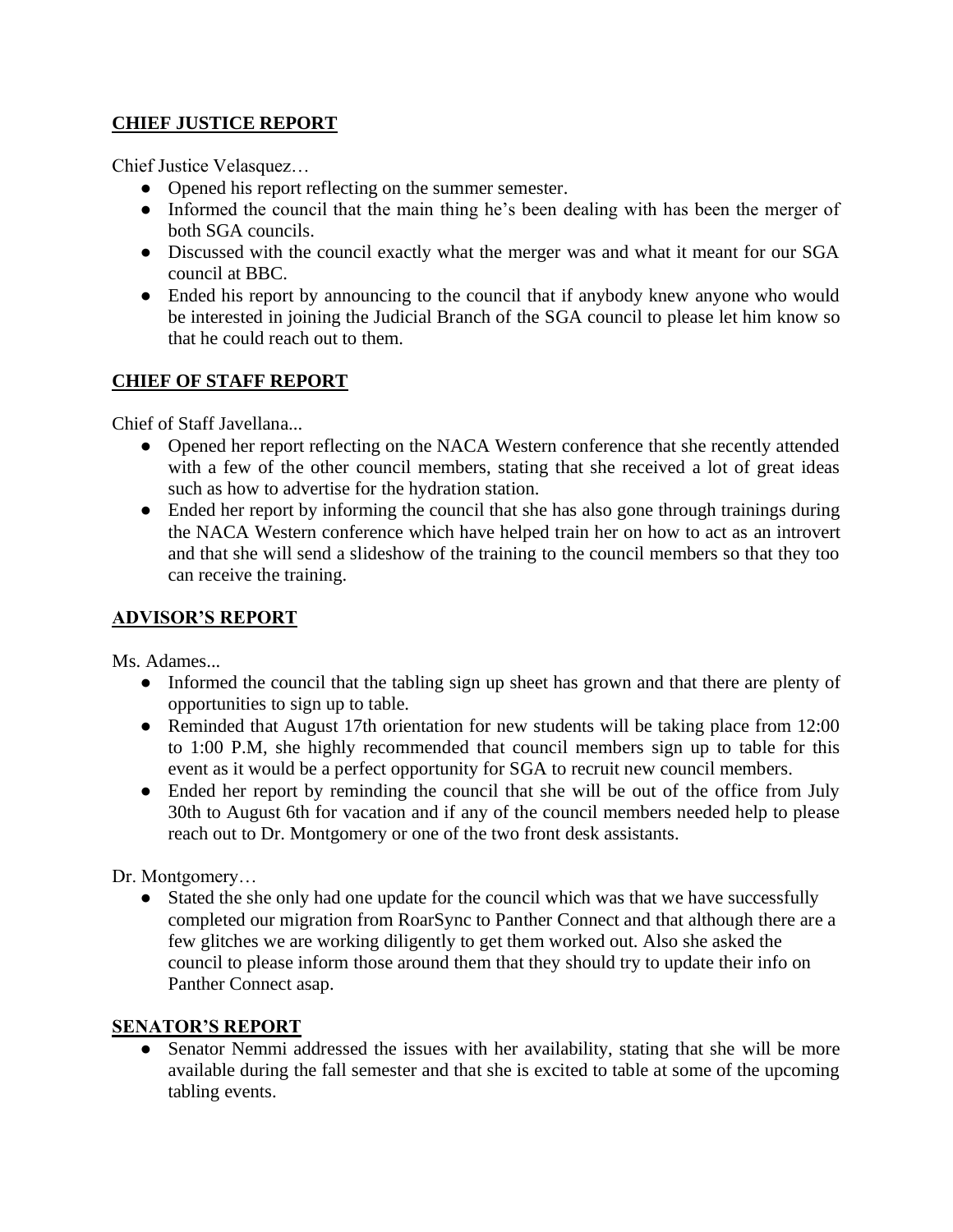• Senator Chen announced that there will be 2 funding requests during this meeting.

#### **OLD BUSINESS**

#### **A. Emoluments**

● Vice President Espino presented to the council the second reading of the emoluments for the current fiscal year then opened the floor for discussion and questions.

**Point of Inquiry** *-* **Vice President Espino:** *"The Bayview Housing Council is not listed on the current document for the emoluments, shouldn't it be listed?"*

*Ms. Adames Responds: "Yes it should, the amount was \$2,500"* 

● Vice President Espino recommends to the council that they should move to add the Bayview Housing Council to the Emoluments document.

Speaker Habib moved to amend the Emoluments document to include the \$2,500 for the Bayview Housing Council

| Senator                | Chen | Seconded | the | motion |
|------------------------|------|----------|-----|--------|
| <b>Roll Call Vote:</b> |      |          |     |        |
| Speaker Habib - Yay    |      |          |     |        |
| Senator Chen - Yay     |      |          |     |        |
| Senator Wang - Yay     |      |          |     |        |
| Senator Nemmi - Yay    |      |          |     |        |
| Senator Sevil - Yay    |      |          |     |        |
| Senator Hua-Yay        |      |          |     |        |

By a unanimous decision, the Emoluments document was amended to include the \$2,500 for the Bayview Housing Council

**Point of Inquiry - Chief Justice Velasquez:** *"There should not be one single person who covers more than 1/6th of the budget, should there be a base budget instead since the percentages of the presidents emolument cuts are very significant?"*

*Vice President Espino suggested to Chief justice velasquez that he should submit a bill to change the base of the so called funds.*

*Chief Justice Velasquez states, what if we aim to get the funds received bi-weekly instead of semesterly?*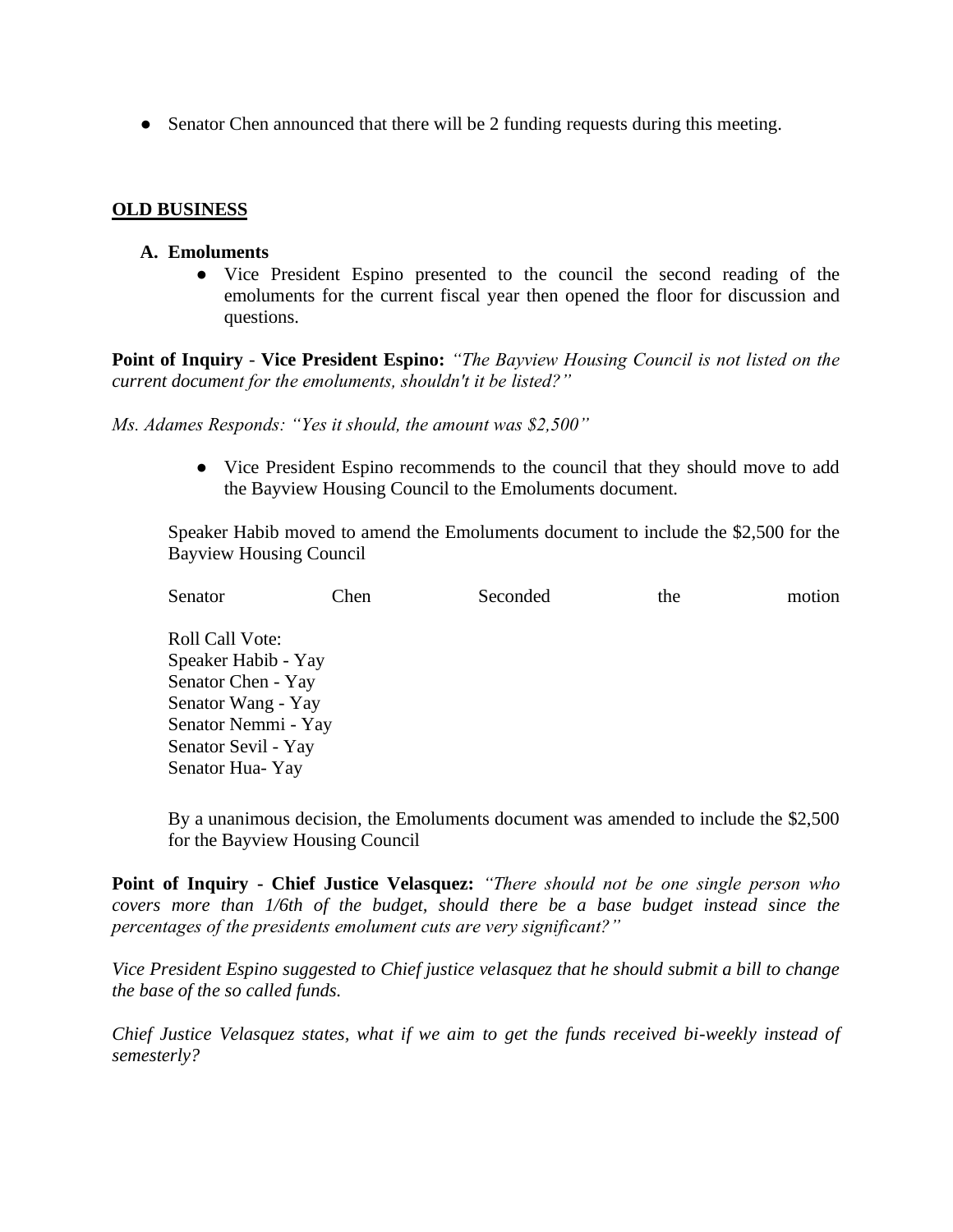**Point of Information - Ms. Adames:** *In response to Chief Justice Velasquez, "Depending on the amount, a bi-weekly stipend can potentially break the law by violating the minimum wage requirements and it would also be a ton of unnecessary HR work."*

> ● Vice President Espino continued to move through the 2nd reading of the emoluments.

**Point Of Inquiry - Vice President Espino:** *"Shouldn't the total amount allotted to the Chief Justice position for last years enomulments be \$1,025 instead of \$1,250?"*

*Ms. Adames responds: Yes*

● President Espino strongly suggested that the council amend the emoluments document from the past year to reflect \$1,025 rather than \$1,250 for the position of Chief Justice

Speaker Habib moved to amend the emoluments document from the past year to reflect \$1,025 rather than \$1,250 for the position of Chief Justice

| Senator<br>Sevil<br>Seconded<br>the | motion |
|-------------------------------------|--------|
| Roll Call Vote:                     |        |
| Speaker Habib - Yay                 |        |
| Senator Chen - Yay                  |        |
| Senator Wang - Yay                  |        |
| Senator Nemmi - Yay                 |        |
| Senator Sevil - Yay                 |        |
| Senator Hua-Yay                     |        |

By a unanimous decision, the emoluments document from the past year was amended to reflect \$1,025 rather than \$1,250 for the position of Chief Justice.

Senator Chen moved to approve the emoluments Senator Sevil Seconded the motion Roll Call Vote: Speaker Habib - Yay Senator Chen - Yay Senator Wang - Yay Senator Nemmi - Yay Senator Sevil - Yay Senator Hua- Yay

By a unanimous decision, the emoluments were approved.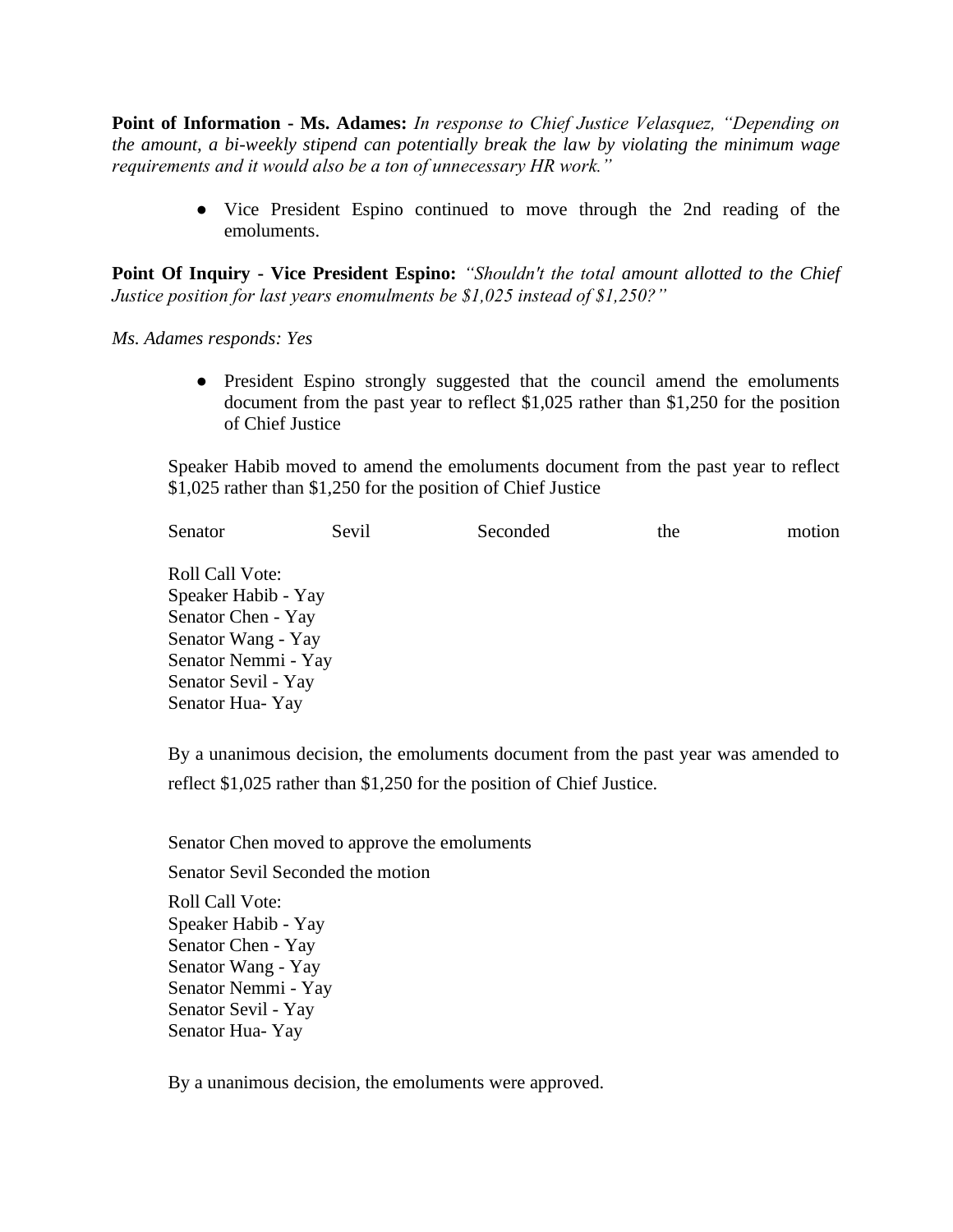#### **NEW BUSINESS**

#### **A. Approval of Minutes**

Speaker Habib moved to approve the general meeting minutes from 06/27/2018

Senator Sevil Seconded the motion

Roll Call Vote: Speaker Habib - Yay Senator Chen - Yay Senator Wang - Yay Senator Nemmi - Yay Senator Sevil - Yay Senator Hua- Yay

By a unanimous decision, the general meeting minutes from 06/27/2018 was passed.

#### **FINANCE REQUESTS**

#### **A. Monica Castillo (Synergistic Effects of Coupled Stressors)**

- President Noel opened the floor for 5 minutes of presentation followed by 2 minutes of questions.
- Ms. Castillo presented her proposal for the assistance in funding for her project, "The Synergistic effects of coupled stressors."

Senator Wang moved to presentation time by 1 minute Senator Chen seconded the motion The motion passed unanimously

● The council asked Ms. Castillo questions concerning her project and her request.

Senator Habib moved to extend discussion time by 2 minutes Senator Sevil seconded The motion passed unanimously

Senator Chen moved to extend discussion time by 3 minutes Senator Wang seconded The motion passed unanimously

Senator Chen moved to end discussion Senator Nemmi seconded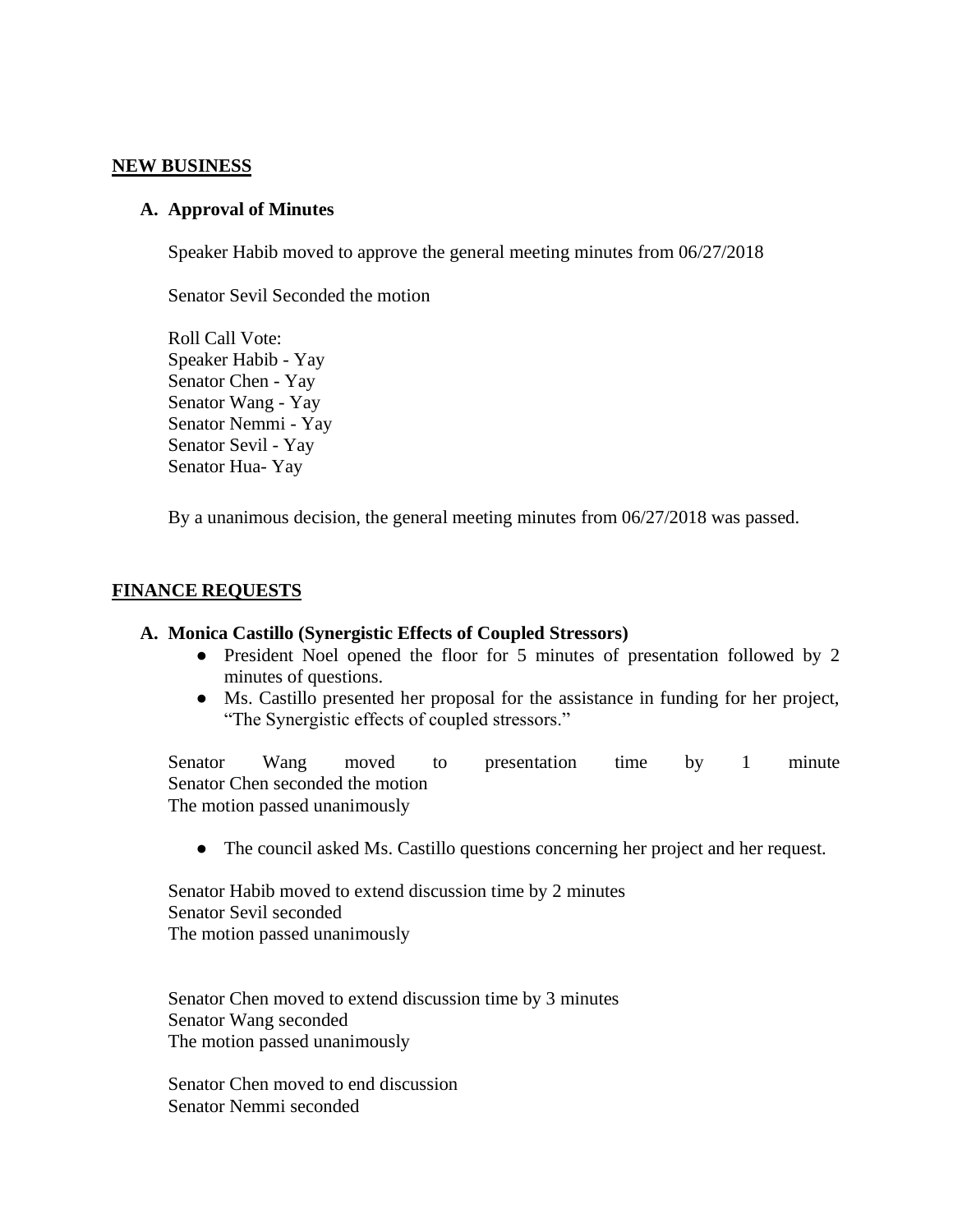The motion passed unanimously

Speaker Habib moved to allocate \$1,069.89 to Monica Castillo for the Synergistic effects of coupled stressors project

Senator Chen seconded the motion

Roll Call Vote: Speaker Habib - Yay Senator Chen - Yay Senator Wang - Yay Senator Nemmi - Yay Senator Sevil - Yay Senator Hua- Yay

By a unanimous decision, \$1,069.89 was allocated to Monica Castillo for the Synergistic effects of coupled stressors project.

#### **B. Roberta Coaches (BBC Center for Academic Success Open House)**

- President Noel opened the floor for 5 minutes of presentation followed by 5 minutes of questions.
- Ms. Coaches presented her request
- The council asked Ms. Coaches questions concerning her request.

Senator Sevil moved to extend discussion time by 2 minutes Senator Nemmi seconded The motion passed unanimously

Senator Nemmi moved to end discussion Senator Sevil seconded The motion passed unanimously

Senator Chen moved to allocate \$500 to Roberta Coaches for the center of Academic Success Open House

Senator Sevil seconded the motion

Roll Call Vote: Speaker Habib - Yay Senator Chen - Yay Senator Wang - Yay Senator Nemmi - Yay Senator Sevil - Yay Senator Hua- Yay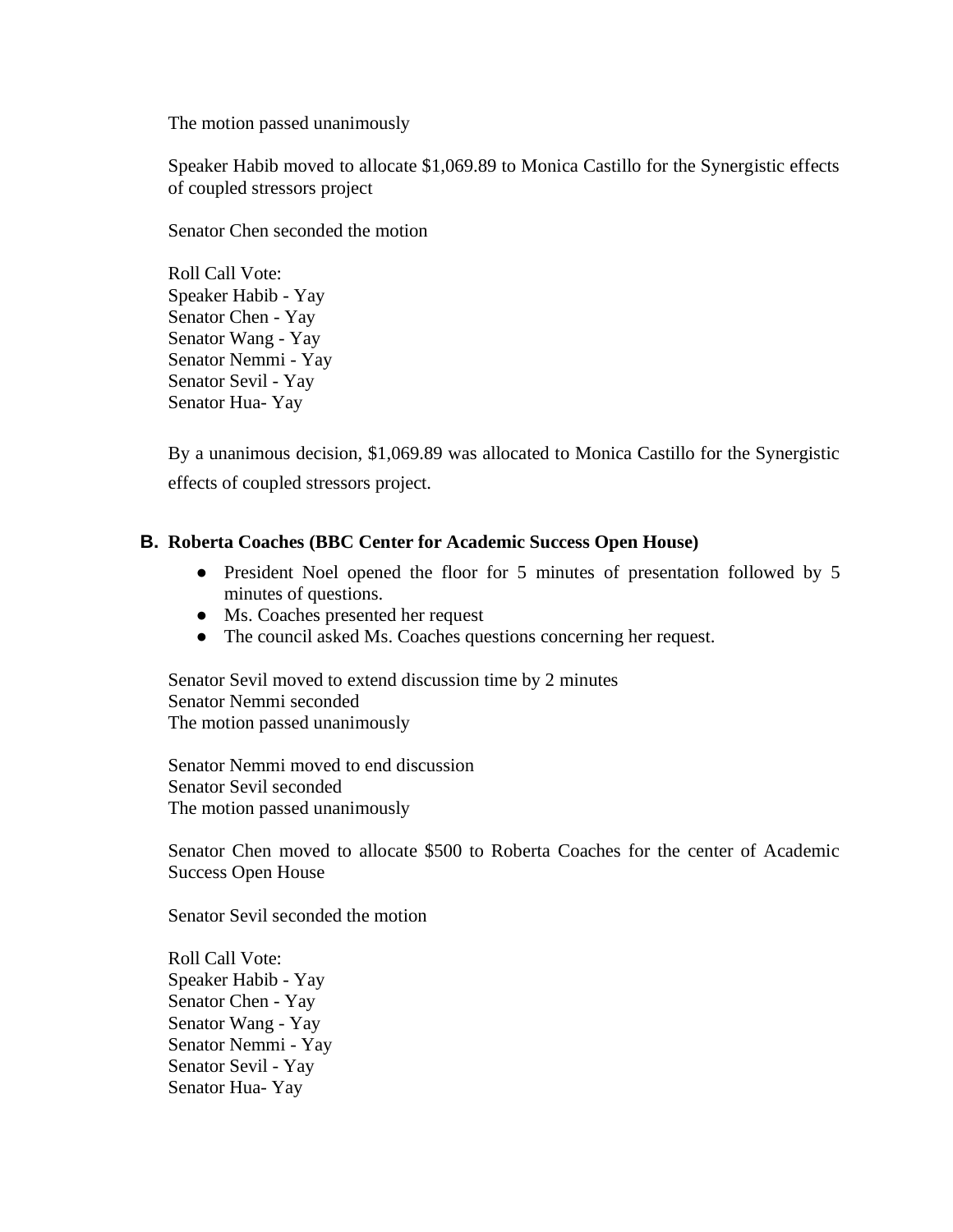By a unanimous decision, \$1,069.89 was allocated to to Roberta Coaches for the center of Academic Success Open House.

Senator Nemmi moved to extend the general meeting by 10 minutes

Senator Chen Seconded

The motion passed Unanimously

## **CHAIR APPOINTMENTS**

- President Noel opened the floor for nominations.
- Speaker Habib nominated Senator Sevil for Internal Affairs Chair.
- Senator Sevil accepts the nomination for Internal Affairs Chair.
- Senator Sevil is given 1 minute to present herself before council as to why she should be appointed to Internal Affairs chair then 1 minute of a discussion period followed.
- Senator Sevil Presents herself before council.

Senator Nemmi moved to bypass discussion and approve Senator Sevil for Internal Affairs Chair

Senator Chen seconded the motion

Roll Call Vote: Speaker Habib - Yay Senator Chen - Yay Senator Wang - Yay Senator Nemmi - Yay Senator Sevil - Yay Senator Hua- Yay

By a unanimous decision, Senator Sevil was appointed to Internal Affairs Chair.

# **COMMITTEE FOR PANTHER STATUE (\$147,000)**

Senator Chen moved to table the Committee for Panther Statue for the next general meeting Senator Sevil seconded The motion passed unanimously

# **STUDENT AFFAIRS XPOSE**